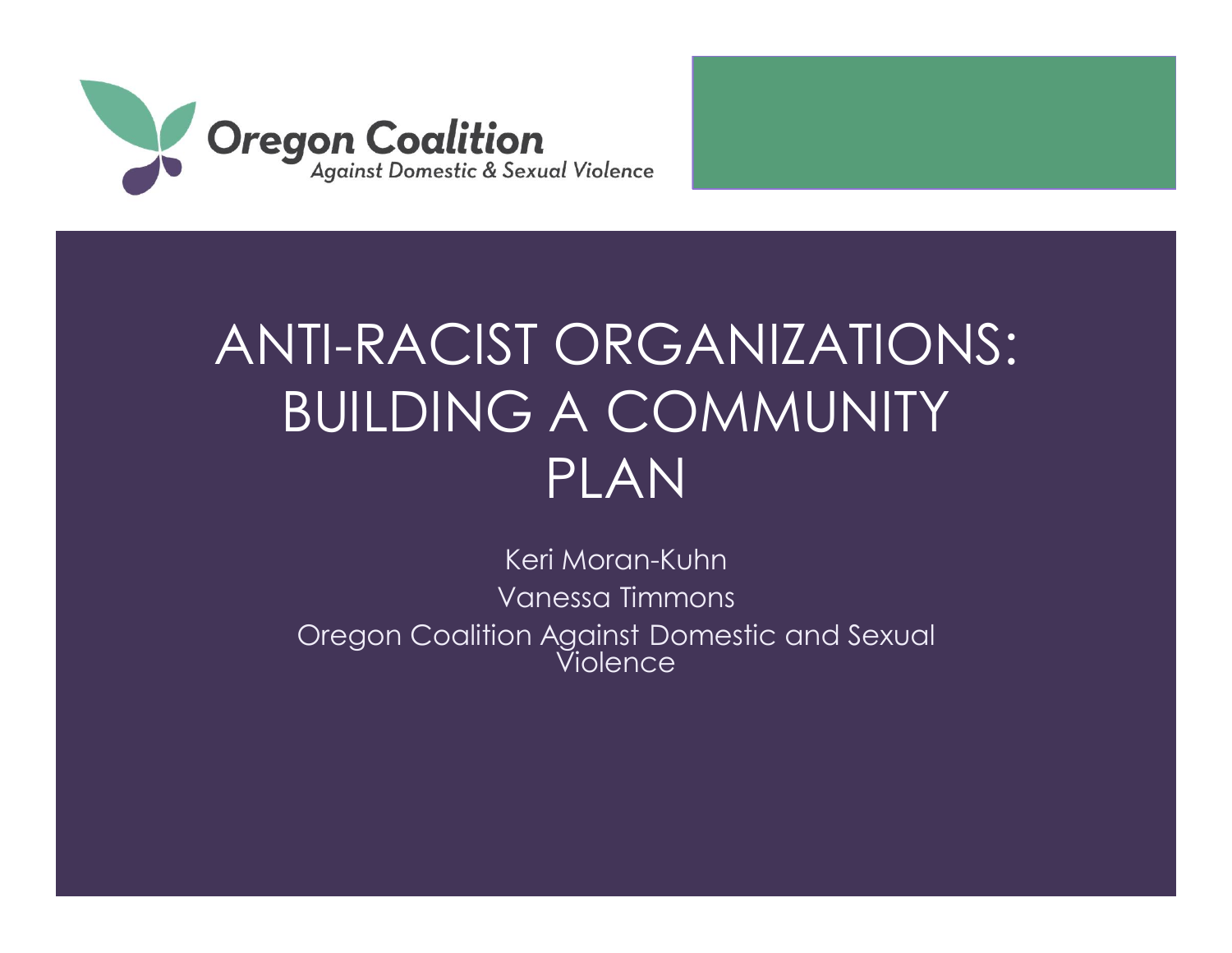### Racial Justice

- Change
- Inclusion/Accessibility
- Equal and Equitable Opportunity
- Dignity/Human Rights
- Understanding of oppression and historical trauma
- Shared Power and Resources

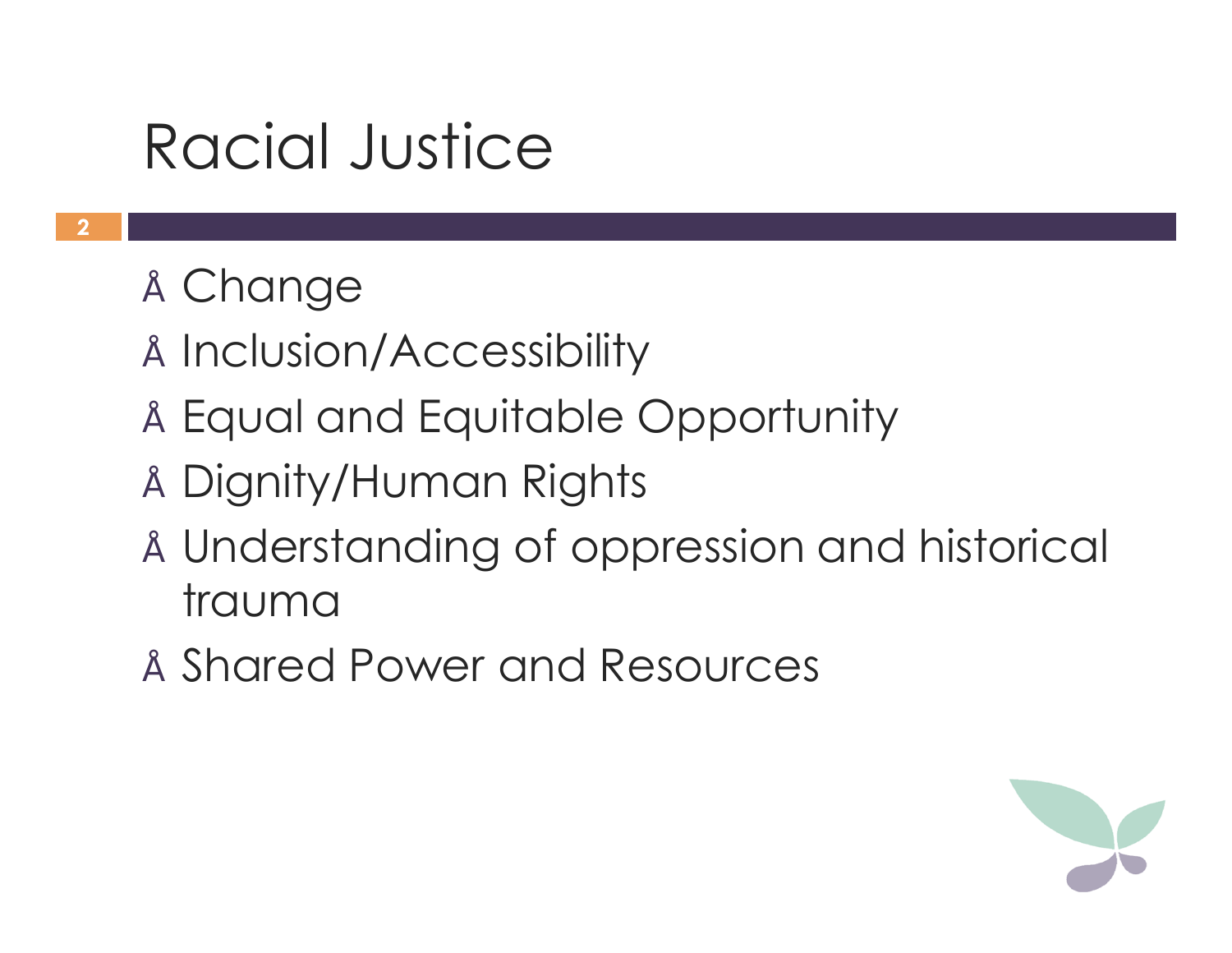### Racial Justice

#### Definition:

Creation and proactive reinforcement of policies, practices, attitudes and actions that produce equitable power, access, opportunities, treatment and outcomes for all.

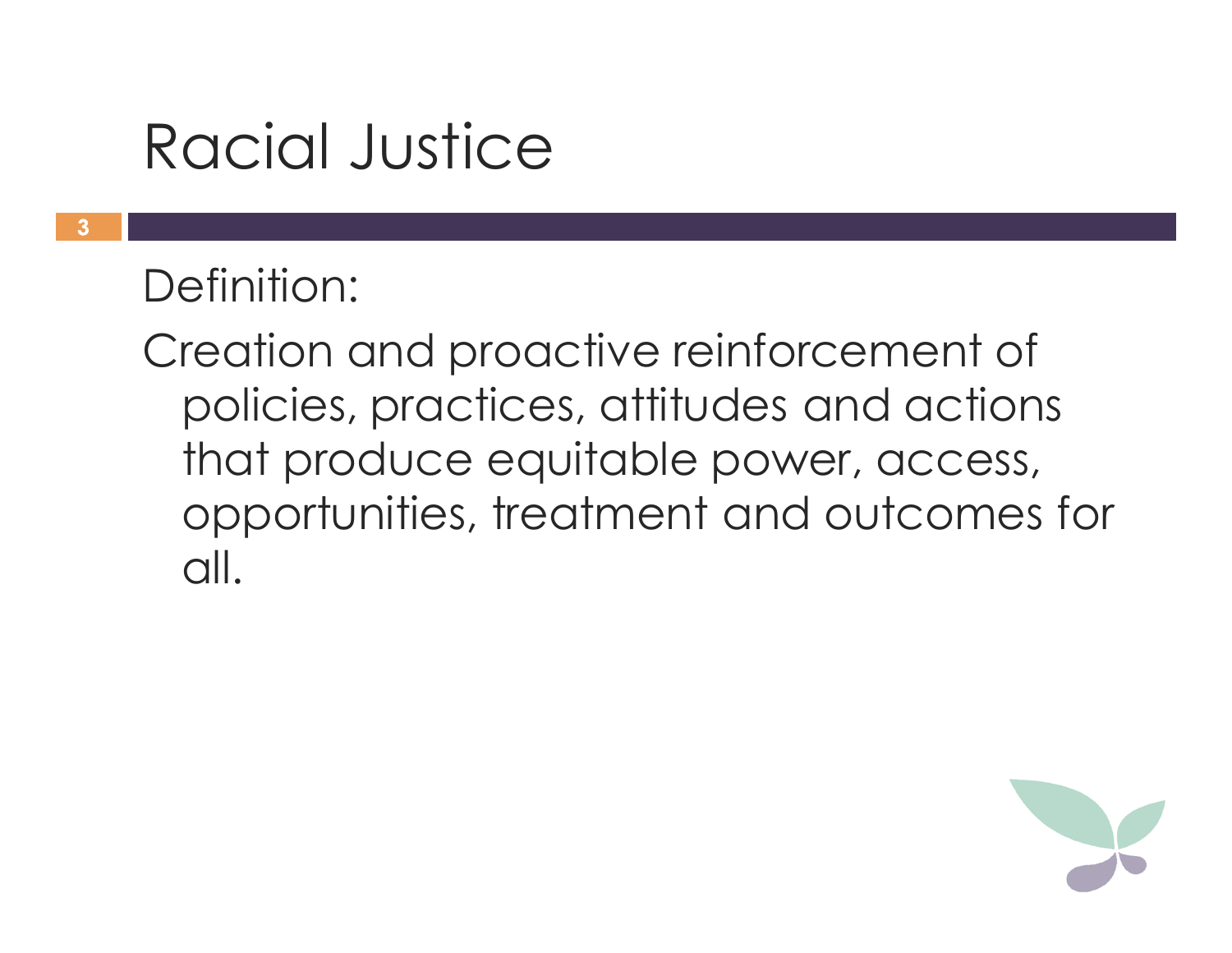# Changing the focus: beyond who is a racist to...

• How does our organization support or challenge a world view that values dominance, power over, and primary white culture.

**4**

Useful questions:

- What is causing **inequalities**
- How can we advance racial justice
- What actions could influence the power holders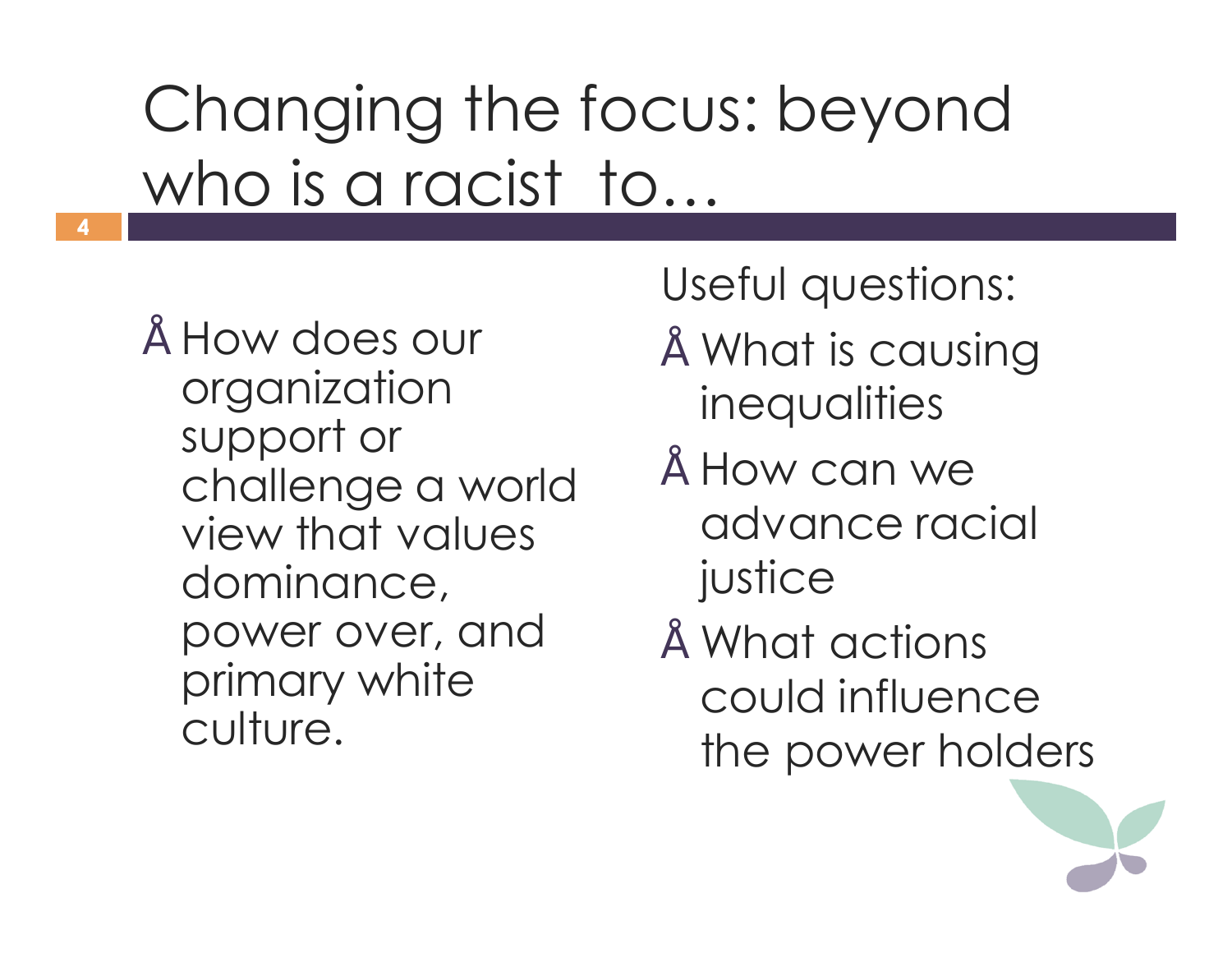## Moving toward racial justice

- Target Institutional and structural **Inequalities**
- Focus on Racial Equity
- Prioritize Impact Over Intention
- Redefine Accountability
- Foster Strategic Alliances

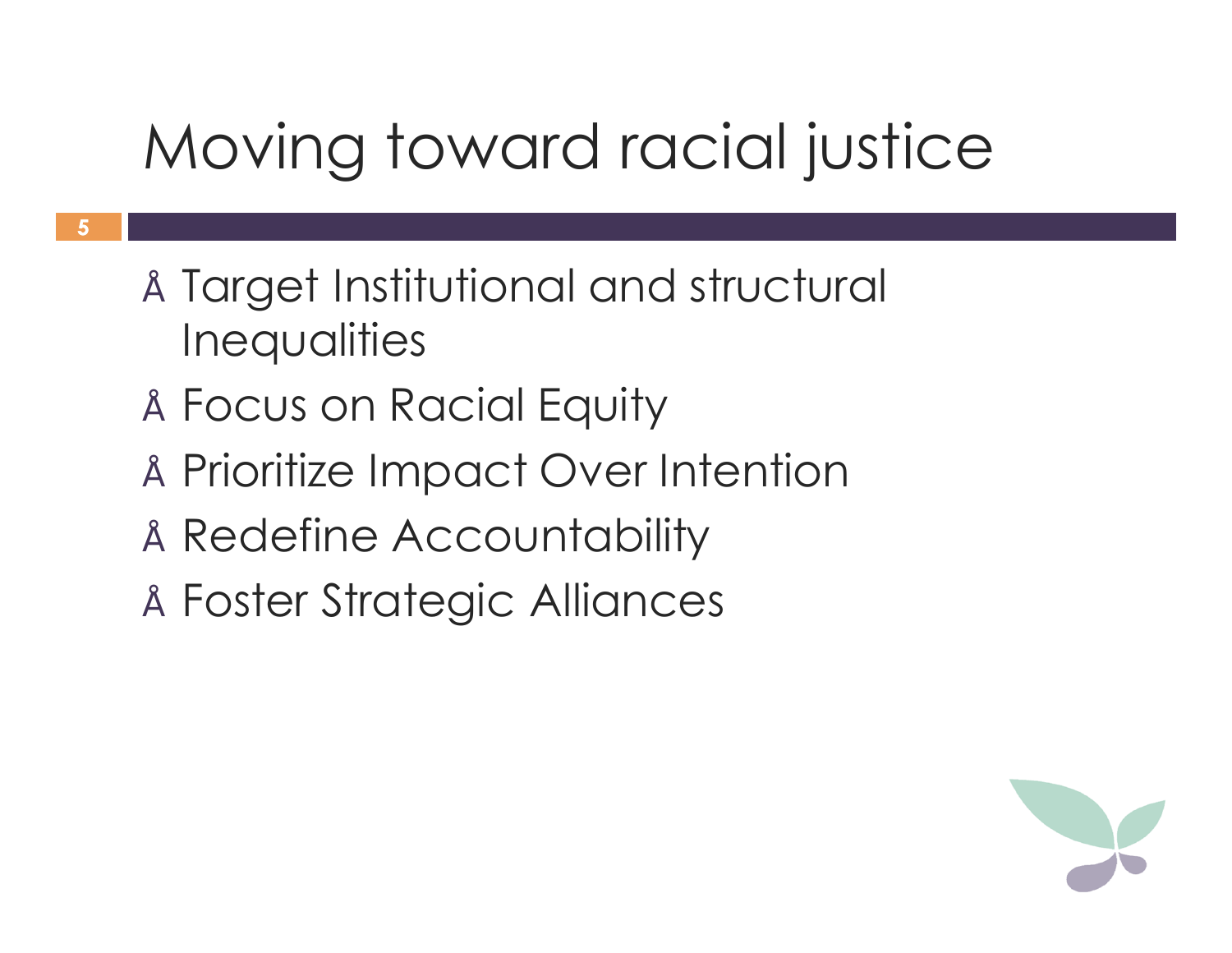## Planning & Evaluation

- Be specific
- Consider your strengths and challenges
- Consider your role and access to power
- Consider your community and the inequities that people of color face
- Consider the strengths within the communities of color that you work with.

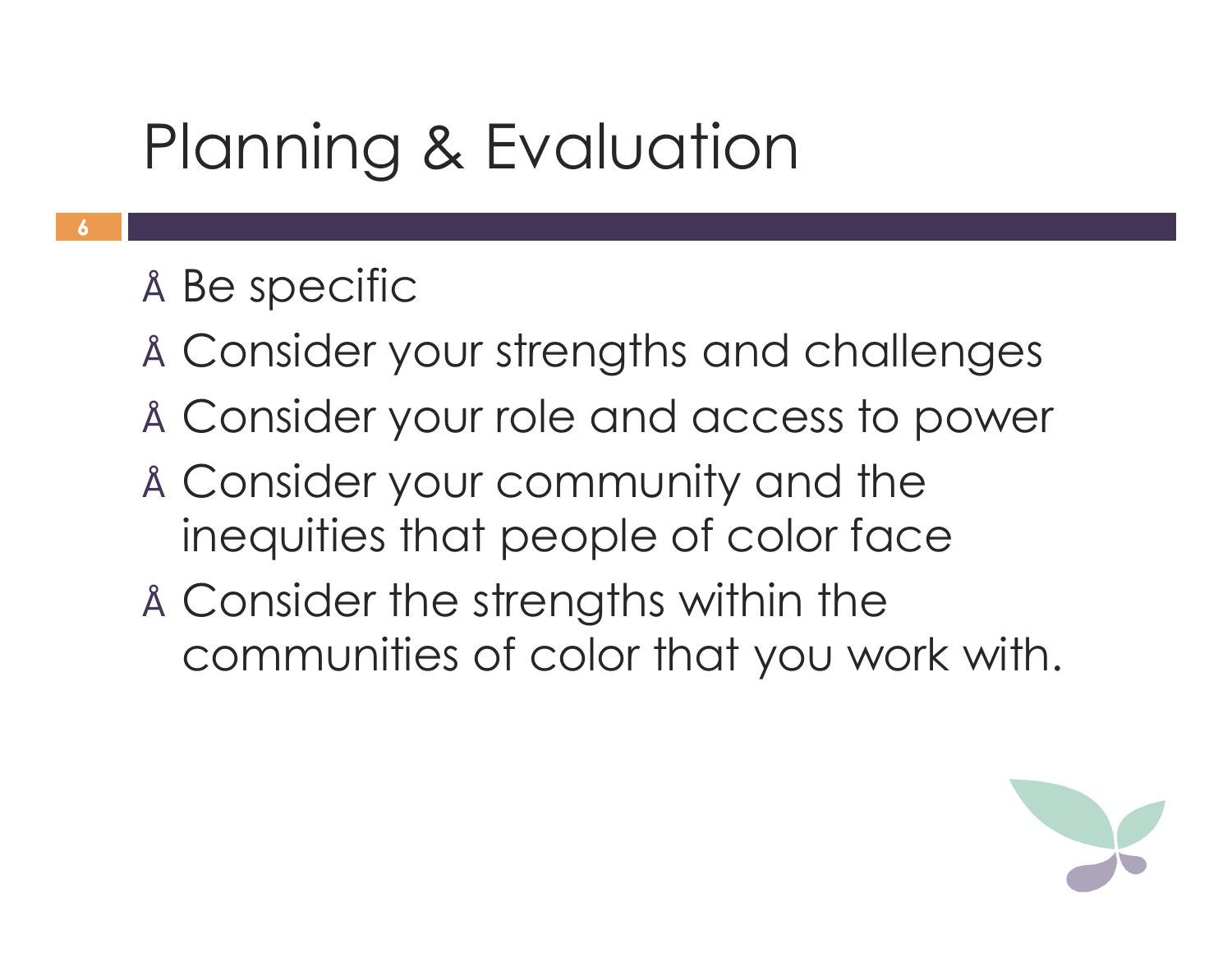#### Some reflection



- How do you feel about the work
- What are your priorities for the organization
- What excites you?
- What questions do you have?
- Where do you resist this work?
- What is your role?

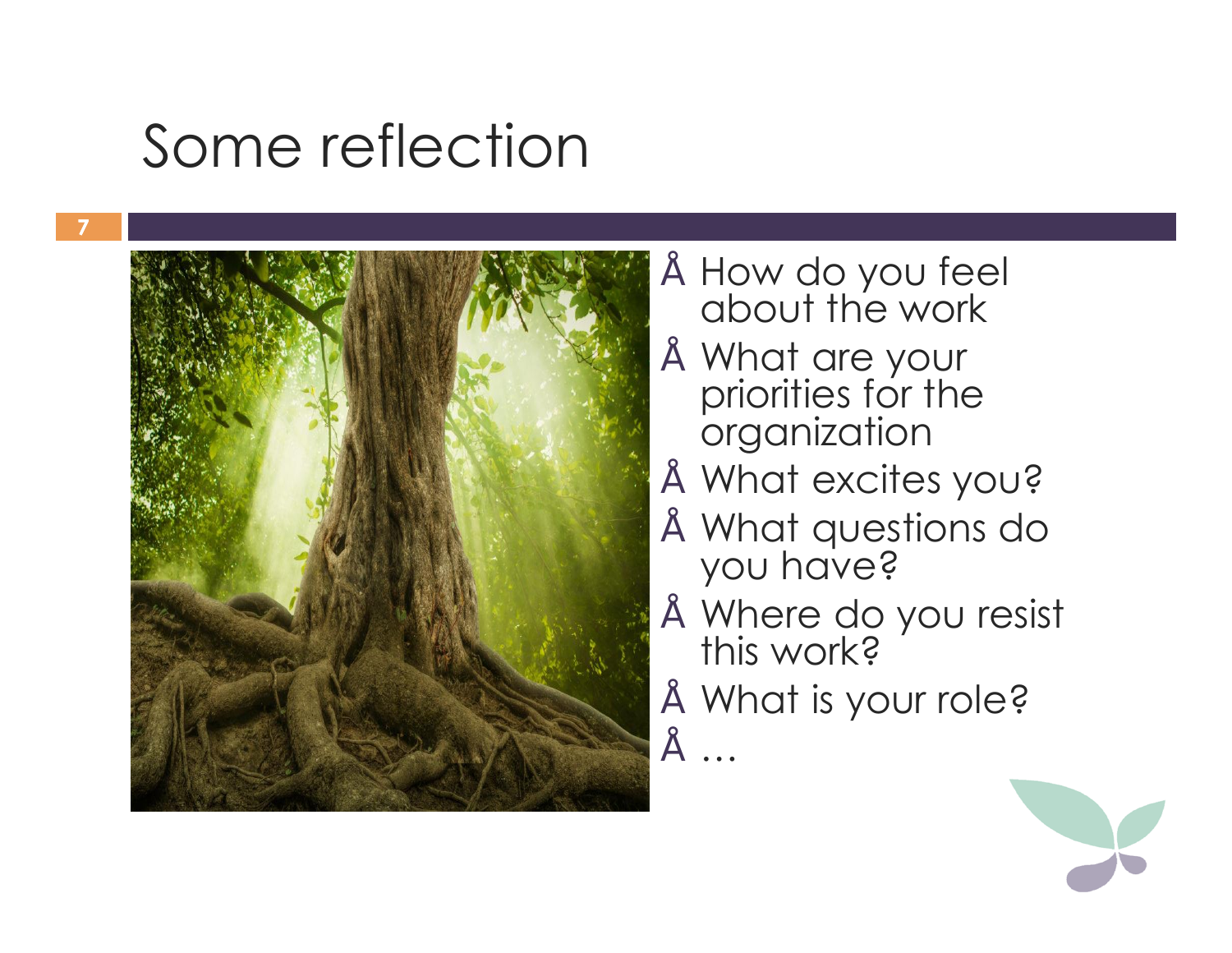#### A Few Resources